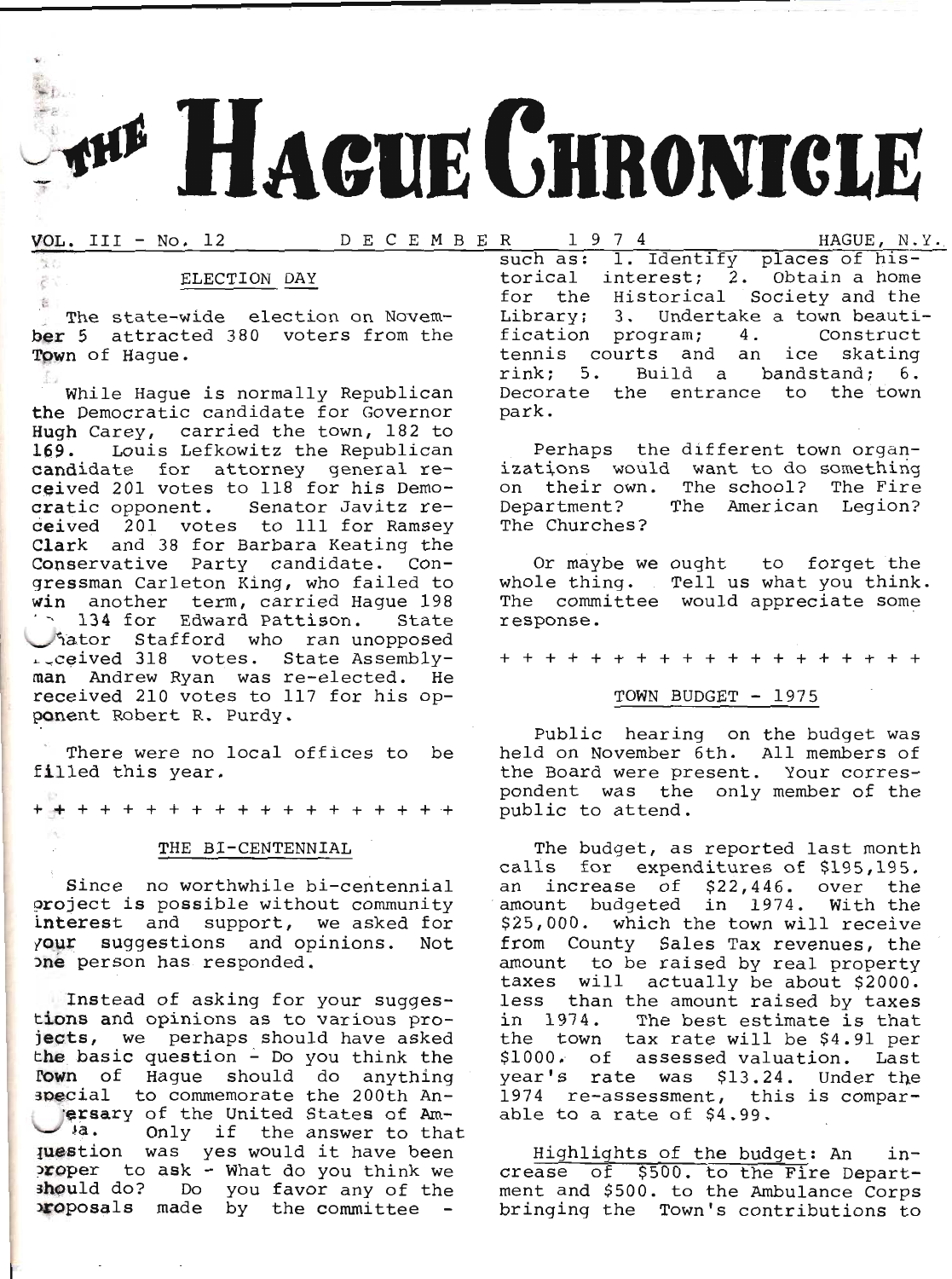THE HAGUE CHRONICLE is edited and published monthly by EmiI Seerup, Box 2504, Silver Bay, New York 12874.<br>It is supported financially by civicminded citizens and local civic organizations. News items and announcements of general interest to the community are solicited.

(continued from page one)

these services to \$7000.

An increase in the salaries paid<br>to elected and appointed officials of<br>about 7%. Wages of highway employees increased 30¢ an hour. Salaries will<br>now be \$2.80 for part-time help, \$3.40 for regular employees and \$3.80 for garage mechanic. In addition employees were given Columbus Day as an additional holiday. The town has nine employees presently enrolled in<br>the State Retirement Program which is paid for by the town. Cost of this<br>program in 1975 is estimated at \$7400. Employee hospital and medical insur-<br>ance will cost \$3250. The town's ance will cost \$3250. share of Social Security payments<br>will be \$4450. Thus, fringe benefits not including holiday and paid vacations will cost in excess of \$15000. or more than \$1500. per employee

A new police car is provided for at a cost of \$4400.

Debt service will cost \$11,750.<br>This covers \$5000. to be paid on the<br>highway garage; \$1000. on the town park;  $$3250$ . on the town dock; and  $$2500$ . on the Highway Department's Trojan loader. Unless additional<br>bonded indebtedness is incurred,<br>Hague will be completely free from debt in two years. Probably no other town in the state will be able to make that claim.

The highway improvement program is estimated to cost \$14,860. Under the so-called Donovan Plan the town will recover \$5544. of this from the<br>state. The town will also receive \$9,000. from Warren County, \$2000.<br>from the state, and \$1700. from Essex<br>County and the town of Ticonderoga<br>for plowing and sanding.

which are not a part of the town budwhich are hot a part of the comm sad cal year, July I, L974 to June 30 L97 5.  $\backslash$ 

+++++ ++++++++++++++

# THE COUNTY BUDGET

The Warren County budget calls for expenditures of  $$14,093,392$ . in 1975<br>as compared to  $$12,315,915$ . this compared to  $$12,315,915$ . this year. A \$450. increase in pay to all county employees with few exceptions and increases in other areas mandated by the state are cited as principal causes for the budget increases.

The amount to be raised by real property taxes has been increased from \$2.5 million to \$2.6 million. The tax rate for Hague has been set at 96¢ per \$1000. of assessed valua-<br>tion. Last year the rate was \$2.22 which is comparable to a rate of  $824$ on the basis of the 1974 re-assessment. The increase is about 178.

As you no doubt are aware, th county tax appears on the town  $te^i$ bill which will be payable during<br>January, 1975.

+++++++++++++++++++

# ARCADY TAX LITIGATION

At the hearing on the budget, the<br>supervisor advised that the suit brought by Arcady Corporation for al-<br>leged over-assessment of its proper-<br>ties during the years 1968 through<br>1973 was settled before trial for<br>\$9499. The cost of the settlement including attorney's fees and other expenses will be paid for out of the current year's revenues.

With the settlement of the Arcady<br>suit by the town, the school will al-<br>so be required to refund an amount<br>equivalent to the school taxes collected on the assessed valuation over the amount finally agreed upon in the<br>settlement. To date no report hat settlement. To date no report habited report to the school board by nty and the town of Ticonderoga<br>
plowing and sanding.<br>
Federal Revenue sharing funds, cost the school more than \$20,000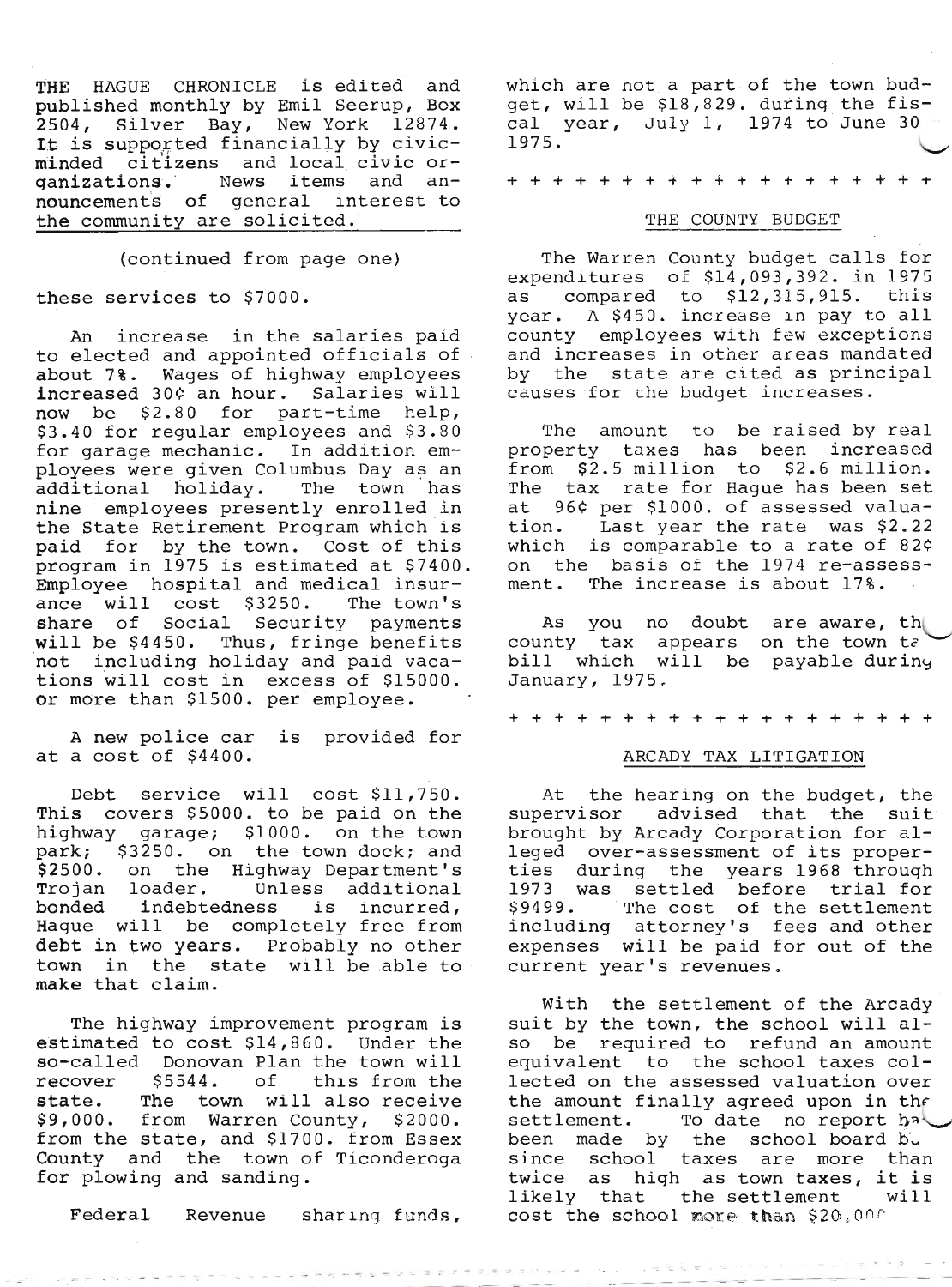# TOWN BOARD MEETING

The regular meeting of the Town hard was held on November 12 with .I members present.

The budget as presented at the **November** 6 public meeting was ap-<br>**proved** without change.

Bids in the amount of \$655. and<br>\$800. were received for, the 1970 town truck which is for sale. It was the<br>opinion of the Board that the truck<br>is worth more than the amount offered and the bids were rejected.

Mr. Mike Riley, who is in charge<br>
of the town youth program, reviewed<br>
at great length various programs<br>
which are in effect or under contem-<br>
plation. A bowling league with four teams of four members each is now in<br>progress. Roller skating parties have been and are being conducted about once a month. Mr. Riley did not believe the youth activities at the town hall were successful since **The Solution Contains Server Server Server Server Server Server Server Server Server Server Server Server Server Server Server Server Server Server Server Server Server Server Server Server Server Server Server Server Ser** 

In a general discussion which fol-<br>lowed, it appears that roller skat-<br>ing and bowling involve expenses by<br>those participating and this probably<br>was keeping some of the young people<br>from participating. As to these pro-<br>gra

The budget provides for \$2500. for "nuth programs (with the state paying 1-, thalf) but because of lack of in-<br>
1. est and participation only about<br>
\$700. has been expended this year.

+++++++++++++++++++

# SCHOOL BOARD MEETING

The regular meeting of the School<br>Board was held on November 11 with<br>all members present.

A request from Mr. Plass to use<br>the gymnasium for home games of the<br>town basketball team was approved.

The increase of 10¢ in the adult<br>admission tickets to basketball games<br>approved at the last meeting of the<br>Board, was rescinded. The admission<br>price will return to 25¢.

The re-routing of the bus schedule announced at the last meeting of the Board was also rescinded. The bus will be operated as before.

The Board approved proposal to ex-<br>cuse seventh and eighth graders from regular classes during regent's week.<br>The Board also approved excusing girl<br>scounts from class to attend Girl<br>Scout meetings.

Merrill Dolbeck of Ticonderoga who<br>from time to time has been a substi-<br>tute teacher was appointed third<br>grade teacher during leave of absence<br>previously granted to Mrs. Cobb.

The price of lunches for teachers was increased to 70¢ plus 5¢ tax ef-<br>fective January 1, 1975.

The audit by Messrs<br>ting and Potter of<br>counts for the year e<br>1974 was approved. . Telling, Kel<br>the school acending June 30, The audit by Messrs. Telling, Kel-

+++++++++++++++++++

# STLVER BAY'S SENIOR CITIZEN

Now eighty-eight years of age, Louis Spelman has lived in Silver Bay more than sixty-one years. He has lived in Silver Bay probably longer than any other resident; in any case, he is Silver Bay's most senior citizen.

Our story begins in 1886 in Kir-<br>chen, Germany where Louis Spelman was<br>born to parents he never knew. He was brought up by his grandmother in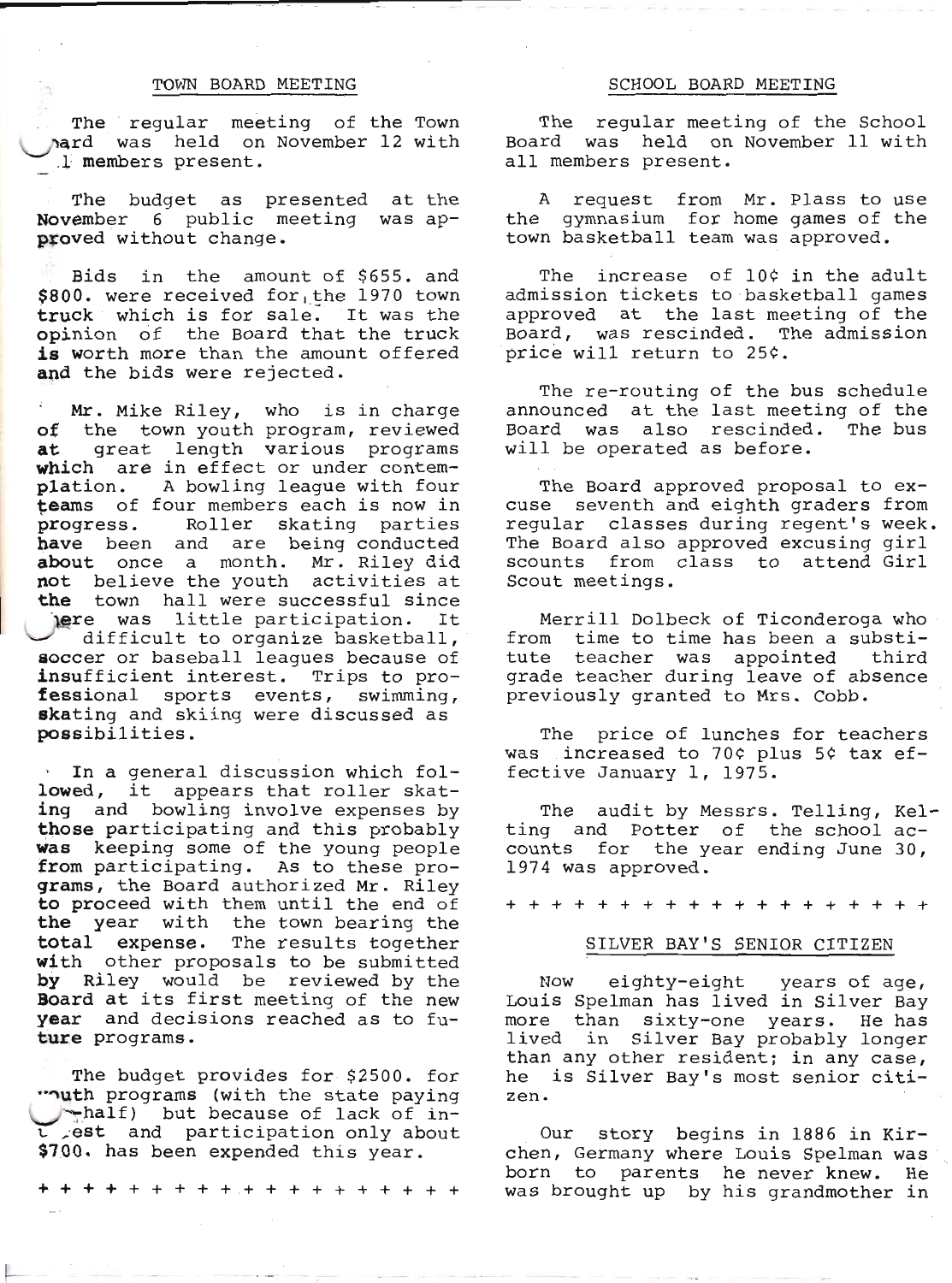a part of Germany which was vigorous-<br>ly opposed to German Prussianism and<br>which did everything in its power to<br>thwart the 1aw which required young<br>men to enter the German army when<br>reaching the required age.

Louis' first employment was in a bakery. When his employer returned from a visit to the United States with stories of the opportunities available in that country, Louis was immediately interested. The U.S. Inductrial Interested. The 0.5.<br>newspaper to which his employer had<br>subscribed, kept his interest alive<br>out the clincher came as he reached<br>nilitary age. His employer and some<br>of the townspeople operated a sort of<br>indergro

At a German Lutheran church in<br>3yracuse, Louis met the girl who was<br>to become his wife, Katherine. Soon<br>after the wedding the couple moved to<br>Vew Rochelle, N.Y. from where Louis<br>vent to work in New York City as a<br>naintenan

While at his employment in New lork, Louis met Mr. Silas tt. paine rho in J-902 had made a gift of over rD€ thousand aeres of land and hi-s rotel at Si-lver Bay to the Silver Bay rssociation to be used as a religiL rus conference center. Mr. paine of- 'ered Louis a job as assistant super- ntendent and after a trip to Siiver tiy, taking the Hudson River night ,oat to Albany (fighting cockroacfies 11 night long in his stateroom) the ) & H railroad to Fort Edward r d ,r&DCh railroad 1ine to Lake George nd the SS Horicon to Silver Bay, tre greed to take the job and soon hereafter moved his family which npw onsisted of his wife and two chil- ren. - The year was 1913 and one year ater he was made superlntenrlent.

In 1918, following the death of<br>their son, Mr. and Mrs. Paine prov-<br>ided money for the establishment of ? boys' preparatory school at Silver<br>Bay. The school would be operate<br>during the school year, September to<br>June and the SBA would utilize the<br>buildings and grounds the remaining<br>months. There were approximately 100<br>boys in t tion was made when the Spelman daugh-<br>ter, Katherine, was permitted to at-<br>tend. One other exception was later<br>made but lest the situation get out<br>of hand, the two girls were sent<br>elsewhere to complete their high-<br>school e

The Spelmans had six children:<br>Mrs. Mildred Mohrman, now deceased;<br>Mrs. Katherine Proctor of West Hart-<br>ford, Conn.; Wallace, a retired state<br>trooper and George, a doctor, both of<br>San Bernardino, Calif.; Irving, an<br>electri all of his children, Louis married<br>Emma Grieder who had been an employee<br>of Silver Bay. She passed away in the late fifties.

During his years at Silver Bay,<br>Mr. Spelman met many summer residents<br>and for many years he arranged summer<br>rentals and provided general mainten-<br>ance services. He also designed and<br>constructed a number of homes in the<br>are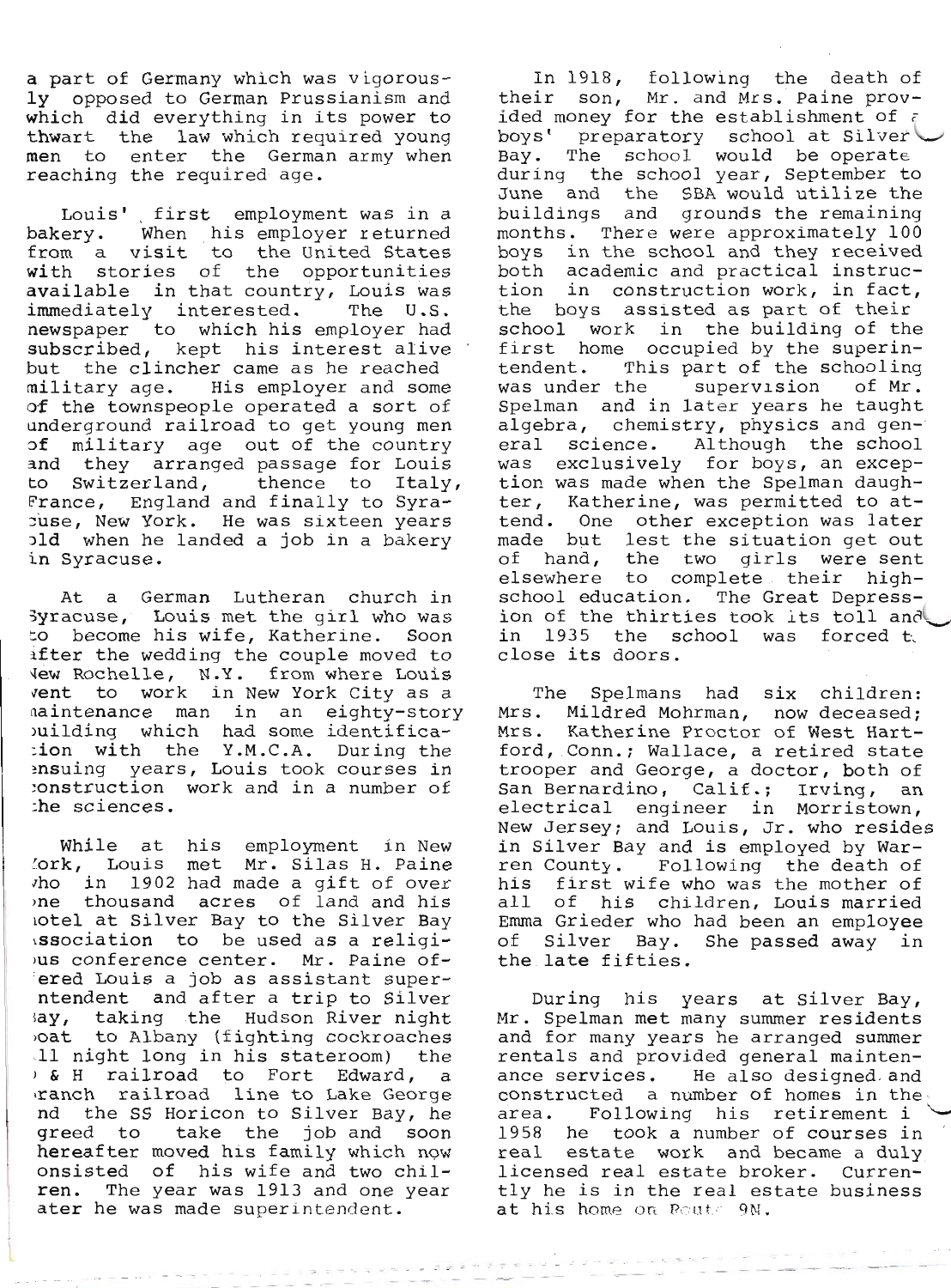$Nr.$  Spelman twice ran for town justice but was beaten by slight margins. He has been active for many<br>"ars in the Hague Baptist Church and June, 1973 he was honored by cub scouts from the entire Adirondack District on the occasion of his thirty years spent in scout work.

 $\overline{\phantom{a}}$ 

Last year he made his first trip to his old home town, in Germany where he was able to find his grandmother's house but there were none of the residents who remembered him.

+++++++++++++++++++

# THE FUTURE OF THE ADIRONDACKS

International Paper CompanY's Chairman of the Board, J. Sanford Smith, a Friend's Point summer resident for more than thirty years, was the guest speaker at the annual meeting of the Lake George Association in late August. In his speech, Mr. Smith discussed the future of the Adirondack region with particular emphasis on the economic outlook for Uh resideirts and industrY.

almost \$30 million. It is the largest landowner in the state with 280,000 acres of forest lands. Several hundred people are employed to manage the forests and harvest wood from them. The two mills were supplied with 258,000 cords of roundwood and chips last year from New York sources. If these 258,000 cords were loaded on to trucks at one time, the truck line would stretch bumper to bumper from Glens Falls to Montreal -220 miIes. IPC operates Plants at Corinth and Ticonderoga providing employment for almost 2,000 people with a payroll of

The Adirondack area is completely dependent on two industries - the recreation and forest products industries. The recreation industry is highly seasonal and many of its jobs are marginal in terms of pay while  $f$  . loyment in the pulp and paper seg-<br>t of the forest products industry is steady and well paid. But even vith such employment, Adirondack counties are in trouble. The unemployment rate is double the state av-

ビアニ 受体 サラブ

erage; in Hamilton County it is four times the average. Quoting Professor Paul Eberts of Cornell University,<br>Mr. Smith points out that there is twice as much poverty in the rural areas as in the suburbs and that the rural population has the "highest infant mortality rate, the highest suicide rate, the worst housing and the second highest homicide rate." And second highest homitine rate. And<br>again quoting from Professor Eberts again quoting from Professor Eberts<br>he concludes: "If some types of new investment don't happen in rural areas to reverse the increasing inequalities and gaps between them and their  $urban$  industrial counterparts, then rural areas can only look forward to increasing relative depriv-<br>ation."

' Nbw York which ranked number one in wood production in 1850 and seventeenth in 1900, now ranks thirtieth. This long-term decline has now reached the point where not enough wood is being harvested to supply the area's wood products industry and the importation of wood from outside the area is becoming cost prohibitive.

Within the Adirondack Park are within the Adirondack Park are<br>6,000,000 acres – 3,500,000 of these<br>are privately owned; 2,500,000 are State Land, mainly in forests from which no wood fiber can be harvested. What is needed is an increase in the production and harvesting of wood in this area. This would bring about a resurgence in the wood products industry' and this in turn would become an important factor in reversing the an Important ractor in reversing the<br>area's poverty trend. To do this, Mr. Smith proposes:

1. A more intelligent manaqement of private forest lands.

2. Local, state and national tax policies which encourage long-term<br>forest\_management.

3. EverY tree should be used at its highest va1ue.

4. A constitutional amendment 4. A constitutional amendment<br>hich will permit the exchange of Initin will permit the exchange of<br>tate and private lands where more tate and private iands where m<br>ffective utilization will result.

5. That consideration be given to